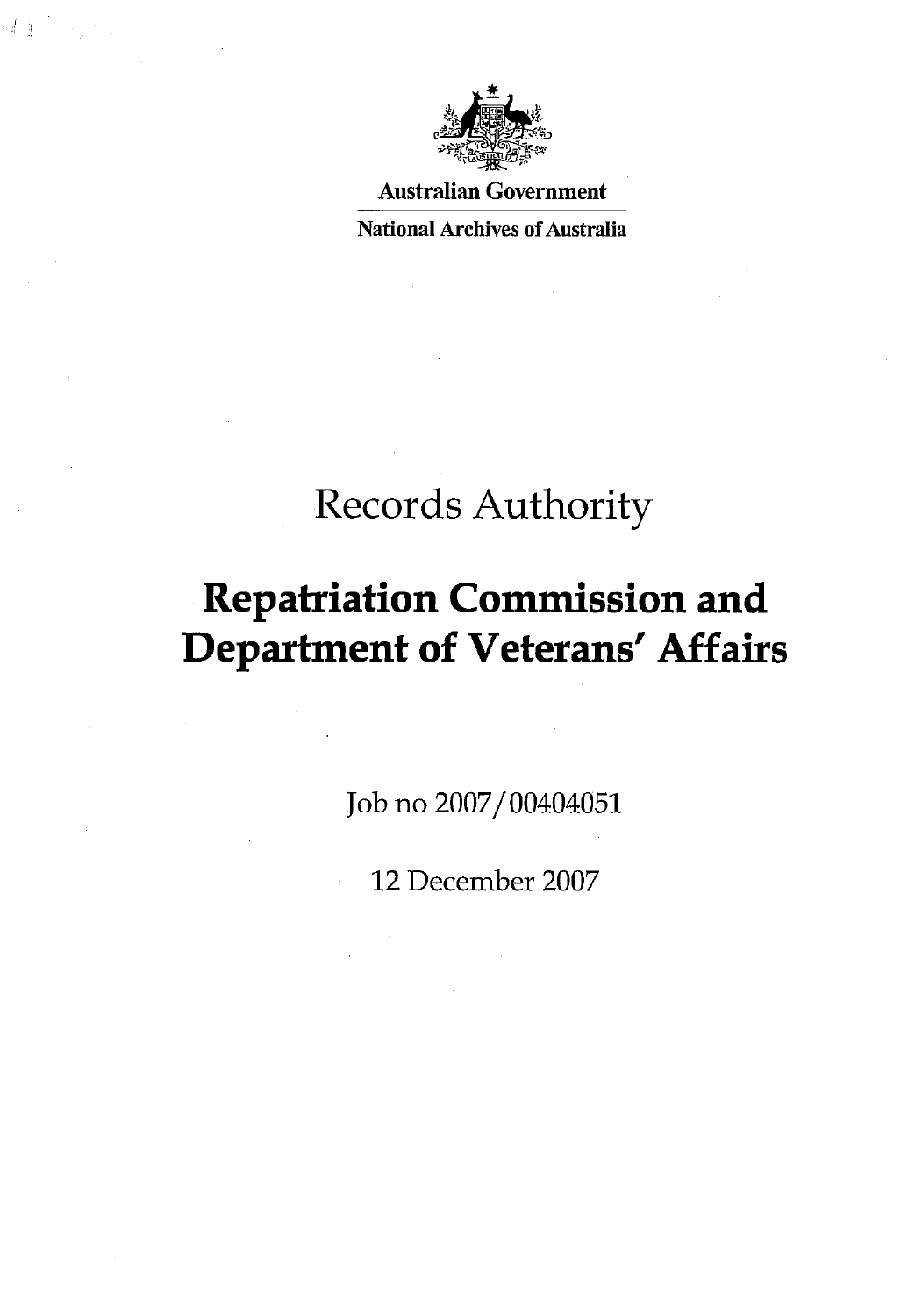### © Commonwealth of Australia 2007

 $\cdot$ 

J.

This work is copyright. Apart from any use as permitted under the Copyright Act 1968 no part may be reproduced by any process without prior written permission from the National Archives of Australia. Requests and inquiries concerning reproduction and rights should be directed to the Publications Manager, National Archives of Australia, PO Box 7425, Canberra Mail Centre ACT 2610, Australia.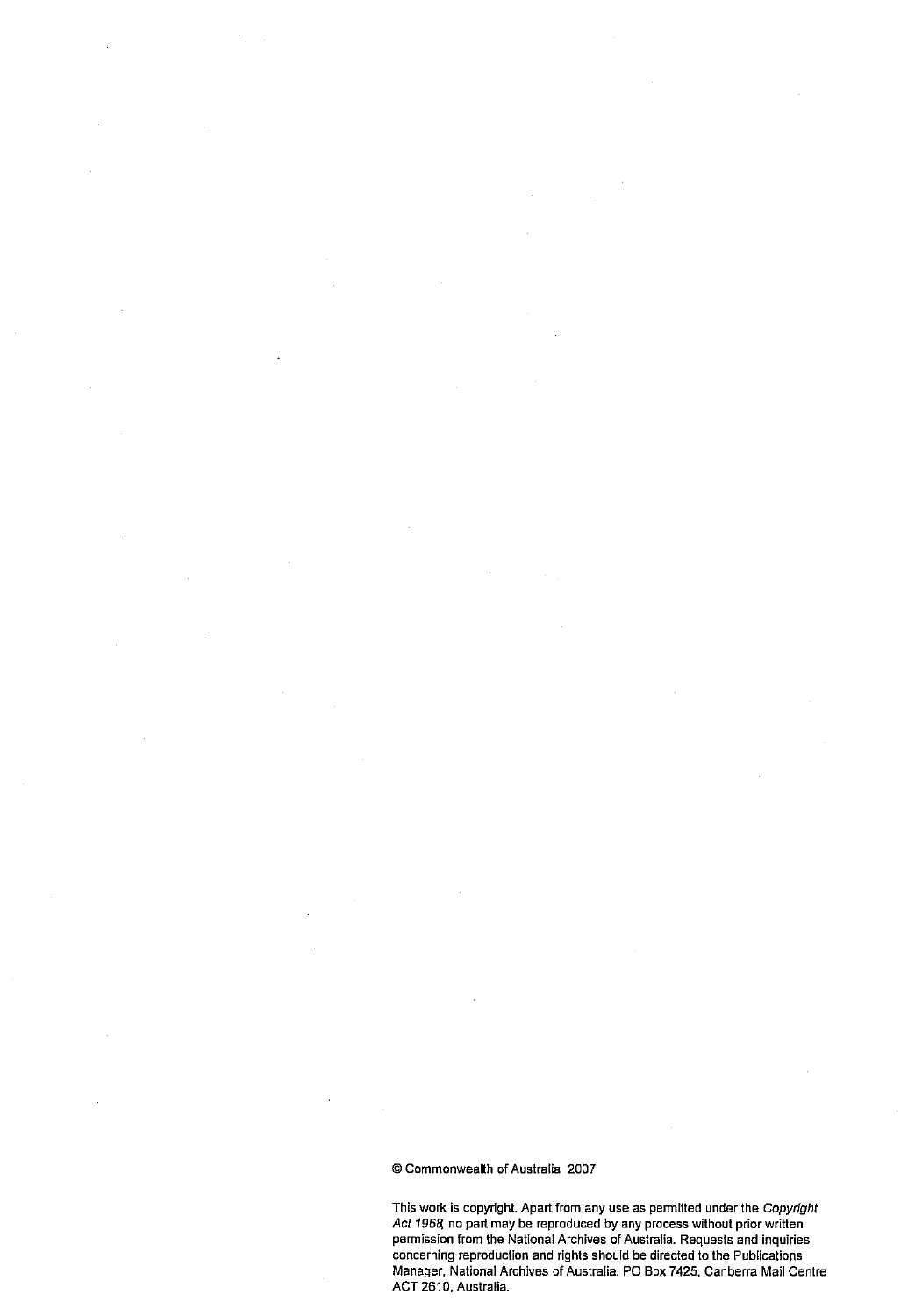### **CONTENTS**

 $\bar{1}$  .

 $\sim$ 

 $\bar{z}$ 

| <b>INTRODUCTION</b>                  | 5  |
|--------------------------------------|----|
| <b>APPLICATION OF THIS AUTHORITY</b> | 6  |
| <b>CONTACT INFORMATION</b>           | 6  |
| <b>AUTHORISATION</b>                 | 7  |
| <b>CLASSES</b>                       |    |
| <b>BENEFITS</b>                      | 9  |
| <b>VETERANS' AFFAIRS (BOER WAR)</b>  | 10 |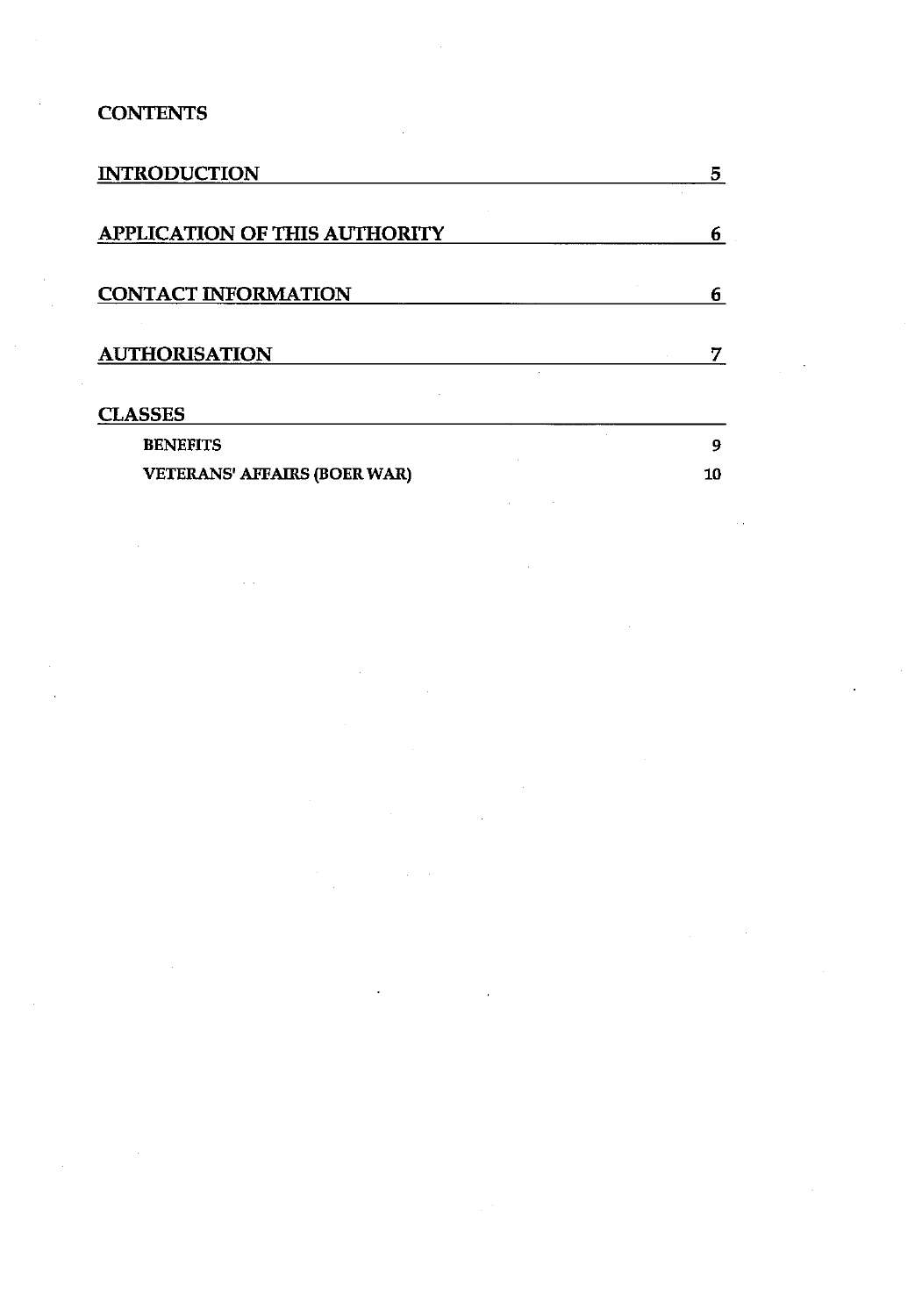[This page has been left blank intentionally.]

 $\hat{\boldsymbol{\beta}}$ 

 $\ddot{\phantom{a}}$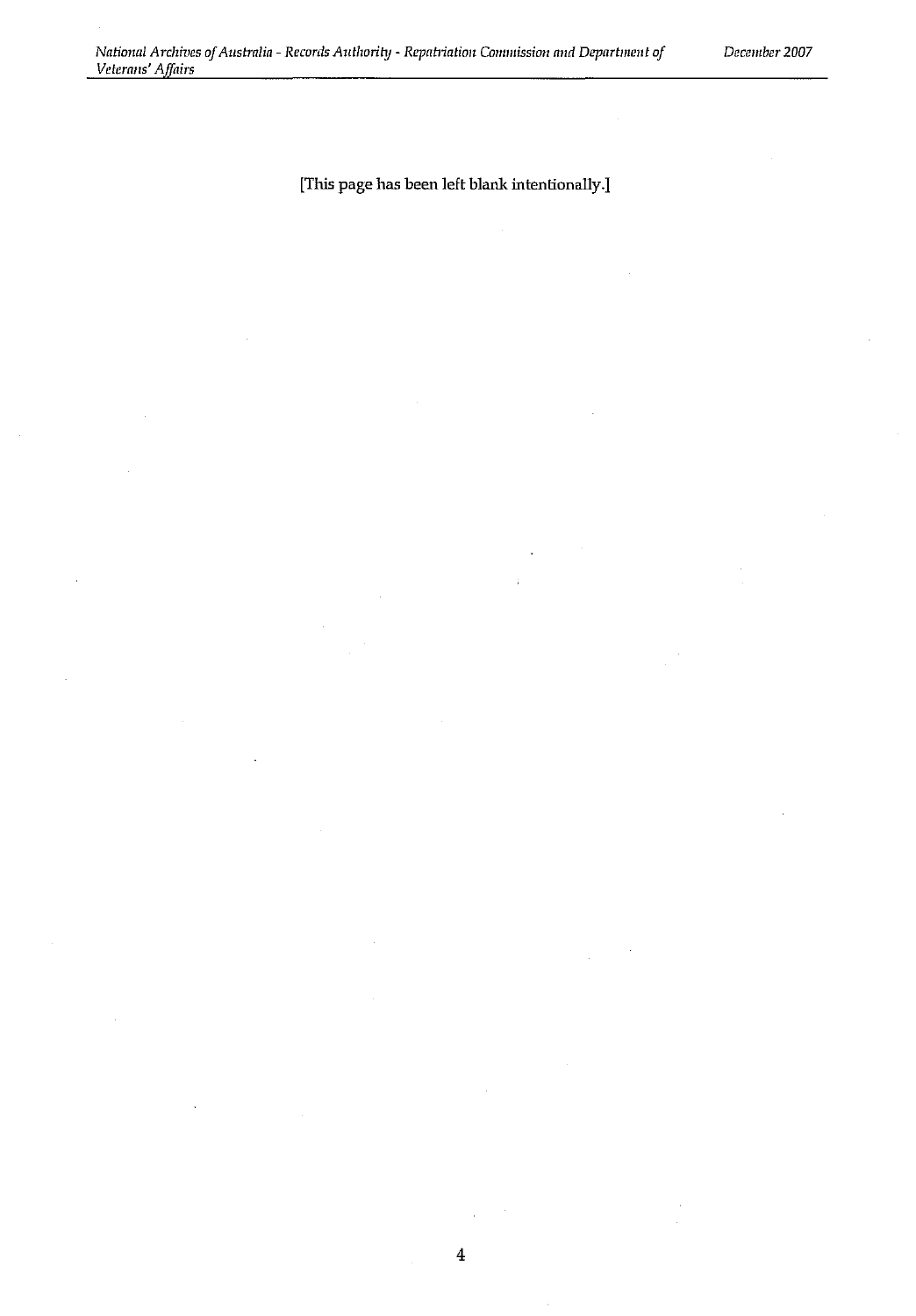### **INTRODUCTION**

The National Archives of Australia in conjunction with the Repatriation Commission and the Department of Veterans' Affairs have developed this Records Authority to identify national archives created by the Commission and the Department relating to income support files of World War I veterans and records relating to the Boer War. Given the scarcity of these records and significance of their social and historical value, implementation of this Authority is recommended as a matter of priority.

This Authority gives the Repatriation Commission and the Department of Veterans' Affairs the permission, required under the Archives Act, for the disposal of records described. The Authority sets out those records that need to be retained as national archives. Retention periods are based on an assessment of business needs, broader organisational accountability requirements and community expectations.

The Repatriation Commission and the Department of Veterans' Affairs should use this authority to identify national archives as described in the classes of this authority and manage them appropriately pending transfer to the National Archives as soon as possible. The following tools can be used to dispose of the remaining records of the Commission and the Department

- agency specific Records Authorities covering the Commission's and Department's agency **specific records;**
- general disposal authorities, such as the Administrative Functions Disposal Authority (AFDA); and
- normal administrative practice (NAP) which allows for the destruction of records where the records are duplicated, unimportant or for short-term use only.

As changes in circumstances may affect future recordkeeping requirements, the periodic review of this Authority is recommended. All amendments must be approved by the National Archives.

Advice on using this Authority and other recordkeeping matters is available from the National Archives' website at www.naa.gov.au or by contacting the Agency Service Centre at recordkeeping@naa.gov.au or (02) 62123610.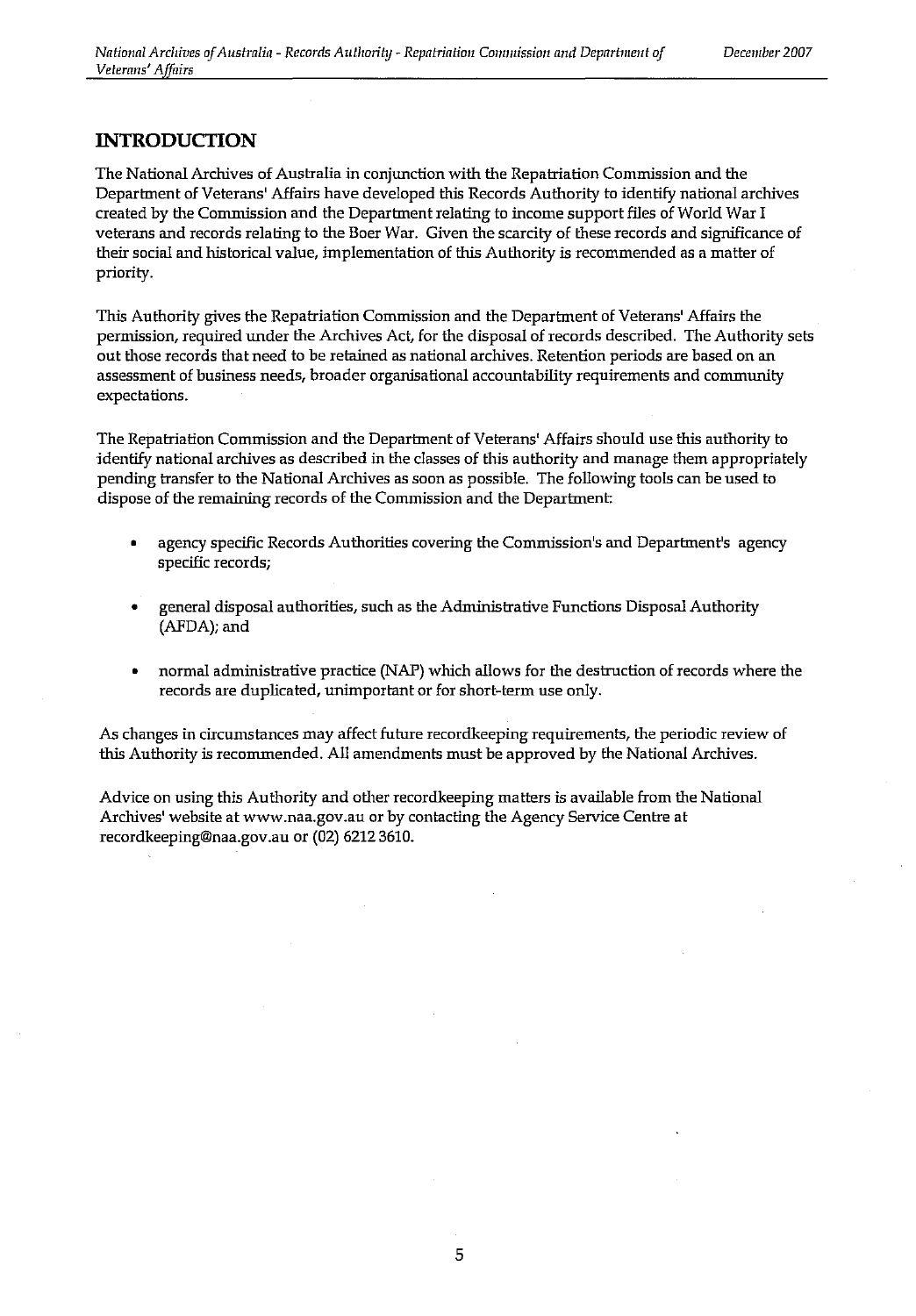### APPLICATION OF THIS AUTHORITY

1. This Authority applies to records already created by the Repatriation Commission and the Department of Veterans' Affairs as described in the classes of this Authority.

2. Disposal actions identified in this Authority supersede any related classes within other Records Authorities issued to the Repatriation Commission and the Department of Veterans' Affairs.

3. To mitigate any potential risk of the destruction of national archives identified in this Authority, it is recommended that this Authority be implemented and identified records transferred to the National Archives as a matter of priority.

4. Following implementation of this Authority, a combination of other agency specific authorities, general disposal authorities, such as the Administrative Functions Disposal Authority (AFDA) and appropriate use of normal administrative practice can be used to sentence the remaining records of the Department and the Commission.

5. This Authority is to be used to sentence records. Sentencing involves the examination of records in order to identify the individual disposal class to which they belong. This process enables sentencers to determine the appropriate disposal action for the records. Advice on sentencing is available from the National Archives.

6. From time to time the National Archives places 'freezes' on the disposal of some groups of records, which places a moratorium on the destruction of these records. If you require further information about disposal freezes and whether they affect the application of this Authority, please contact the National Archives.

7. Records in the care of the Repatriation Commission and the Department of Veterans' Affairs should be appropriately stored and preserved. The Commission and the Department needs to meet this obligation to ensure that the records remain authentic and accessible over time. Under section 31 of the Archives Act 1983, access arrangements are required for records that become available to the public after thirty years.

8. Appropriate arrangements should be made with the National Archives when records are to be transferred into custody. The National Archives accepts for transfer only those records designated as national archives.

9. Advice on how to use this Authority is available from the records manager of the Department of Veterans' Affairs. If there are problems with the application of the authority that cannot be resolved, please contact the National Archives.

#### **CONTACT INFORMATION**

For assistance with this authority or for advice on other recordkeeping matters, please contact National Archives' Agency Service Centre.

**Queen Victoria Terrace** Tel: (02) 62123610 Parkes ACT 2600 Fax: (02) 6212 3989 Canberra Mail Centre ACT 2610 Website: www.naa.gov.au

PO Box 7425 **Email:** recordkeeping@naa.gov.au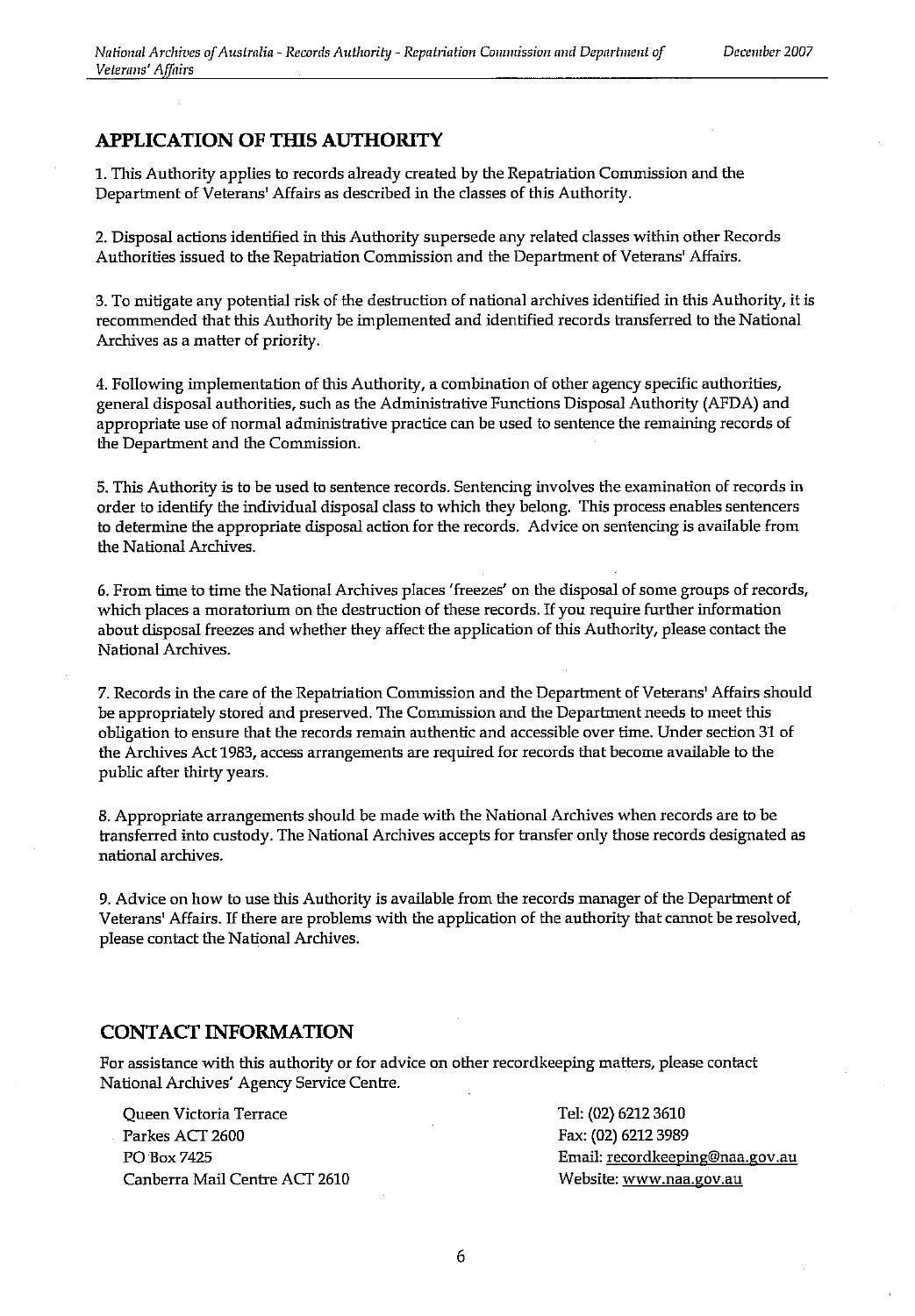## **AUTHORISATION**

### **RECORDS AUTHORITY**





This authorisation applies to only the disposal of the records described on the authority in accordance with the disposal action specified on the authority. The authority will apply only if disposal takes place with the consent of the agency that is responsible at the time of disposal for the functions documented in the records concerned.

**Authorising Officer** 

**Ross Gibbs** Director-General National Archives of Australia

Date of issue:

12 December 2007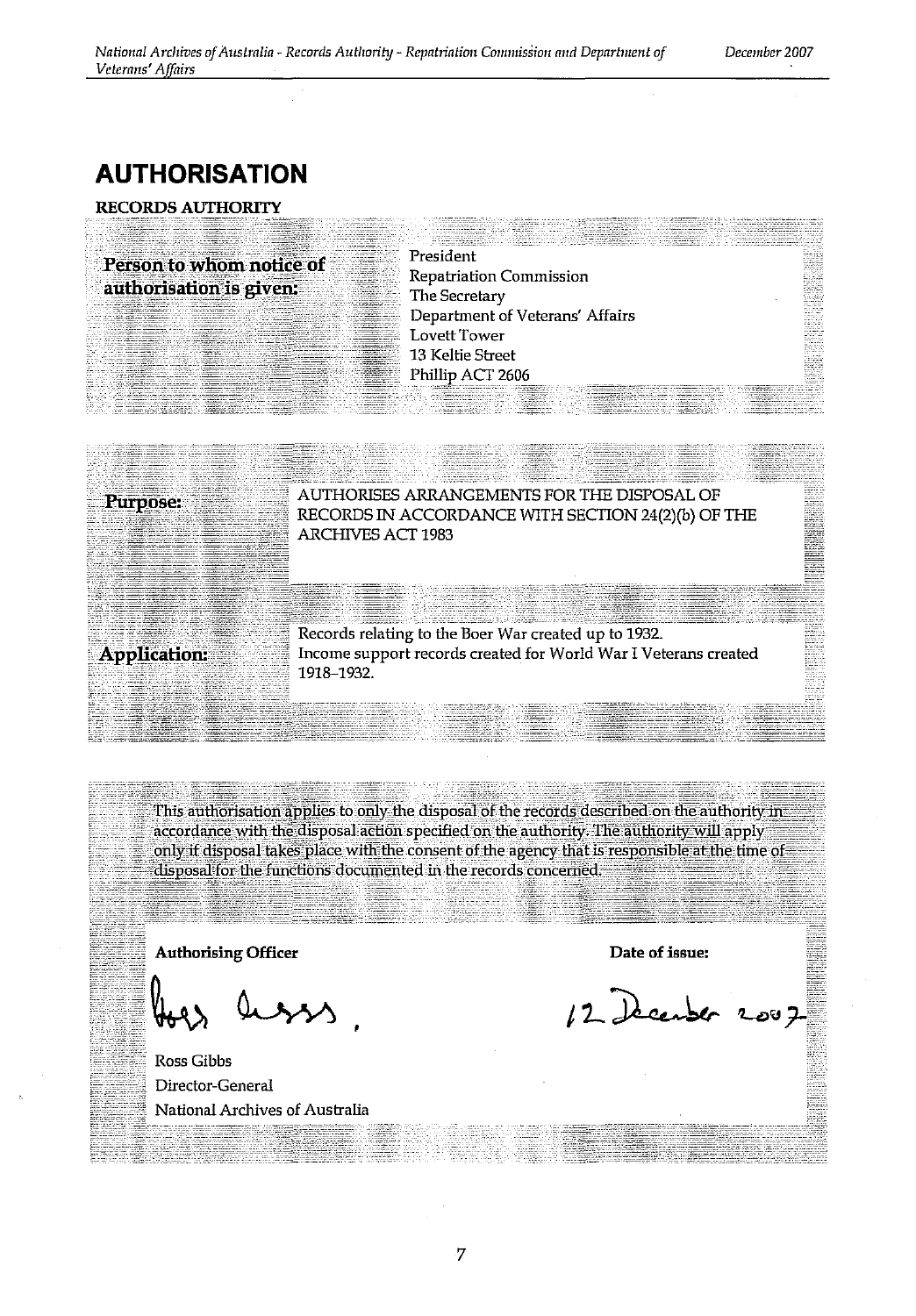[This page has been left blank intentionally.]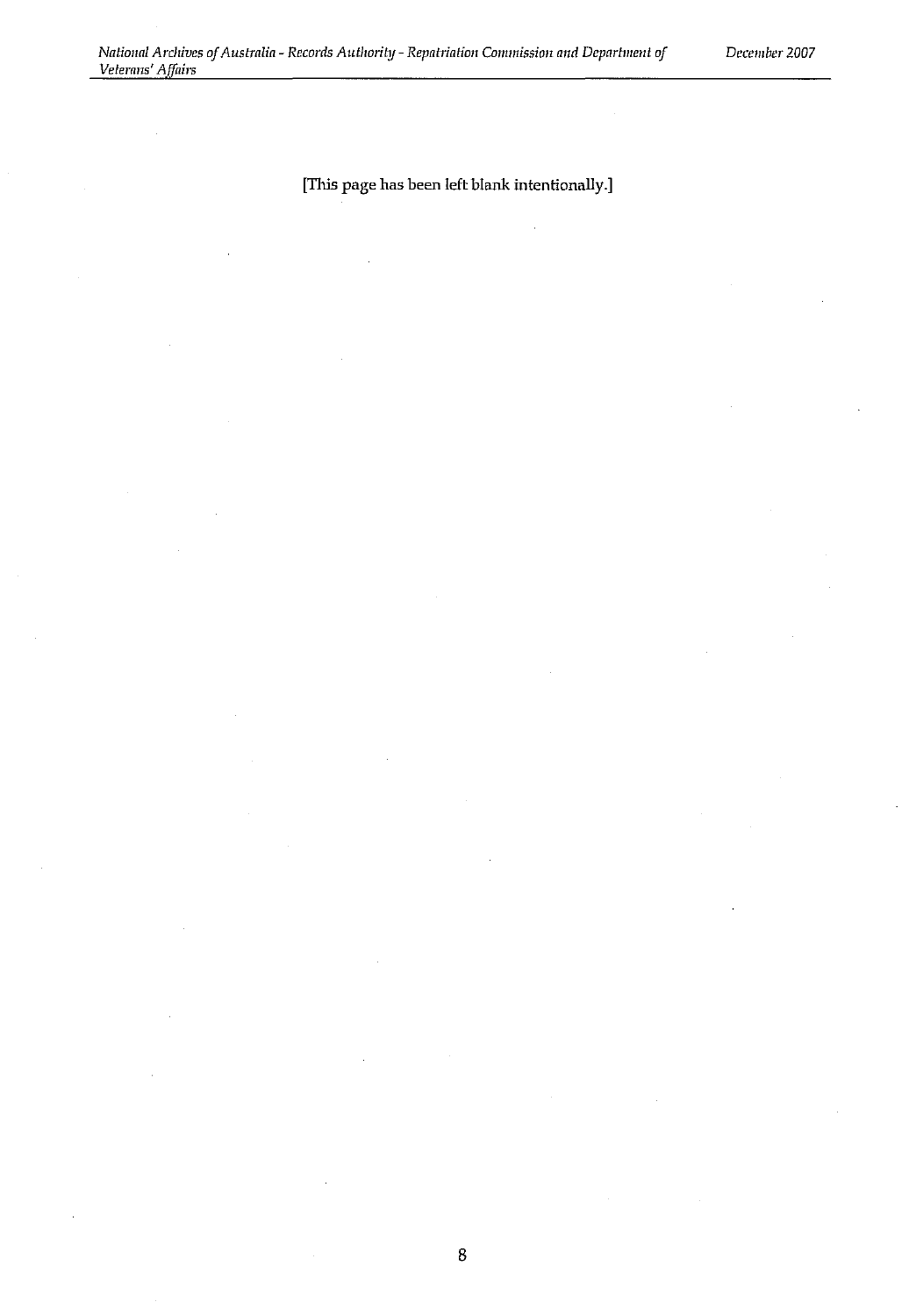### **BENEFITS**

The function of determining eligibility for, and entitlement to, income support for veterans, war widows, war widowers, and dependants of veterans; of determining eligibility for compensation to veterans in recognition of the effects of war service; and of providing the determined entitlements. Includes processing applications for pensions, aliowances, and other entitlements such as income support, disability compensation, and education schemes for veterans' children.

Also includes activities that assist and support persons making claims for eligibility and entitlements.

#### **Income Support Case Files**

The activities associated with World War I veterans' income support case files.

| Entry     | Description of records                              | <b>Disposal action</b>         |
|-----------|-----------------------------------------------------|--------------------------------|
| Class no. | Income support case files for World War I veterans. | Retain as national<br>archives |
| 17692     | 1918-1932                                           |                                |